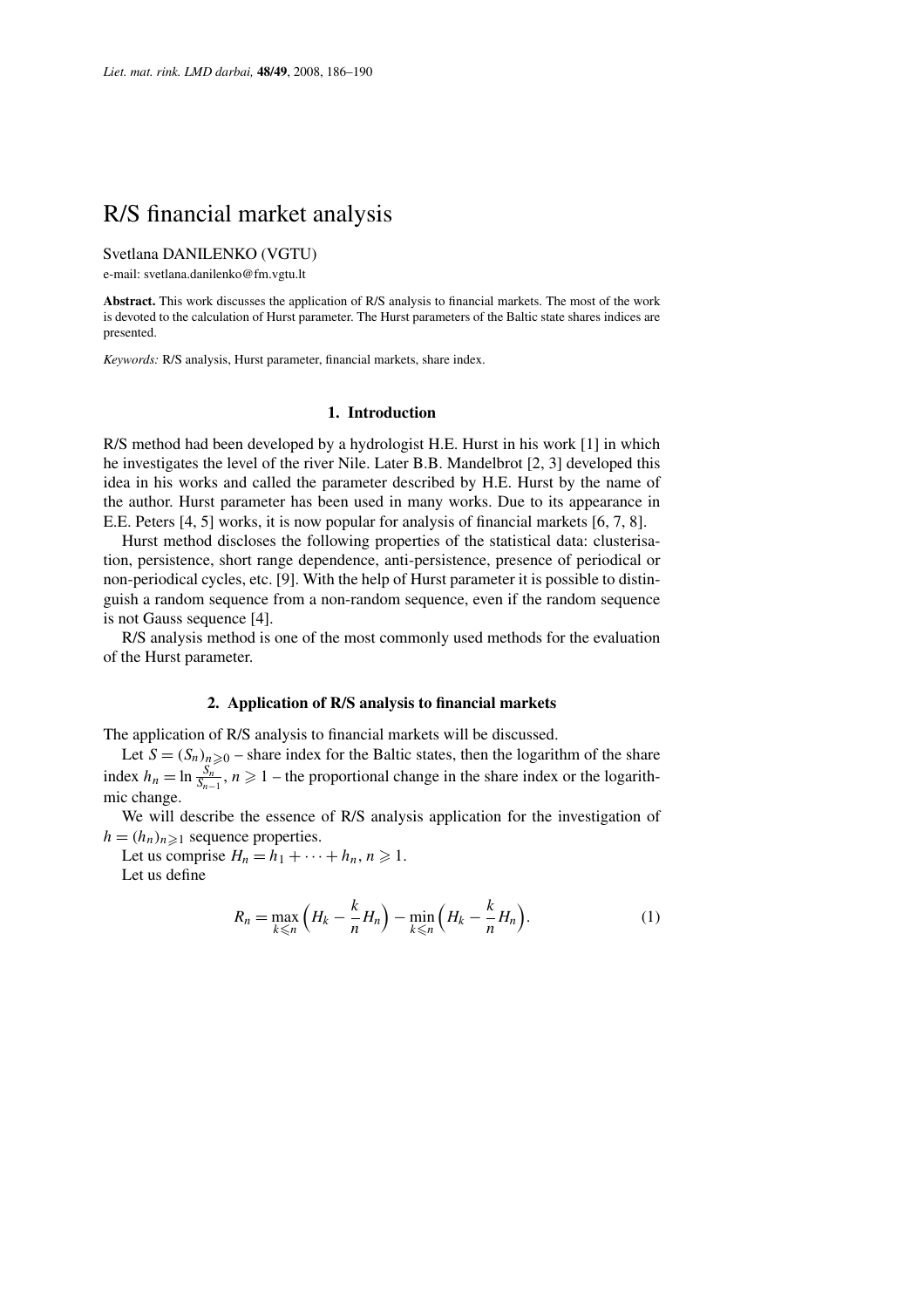Let  $\overline{h}_n \equiv \frac{H_n}{n}$ , where  $(h_1, h_2, \ldots, h_n)$  be an empirical mean, then  $H_k - \frac{k}{n}H_n =$  $\sum_{i=1}^{k} (h_i - \overline{h}_n)$  is *H<sub>k</sub>* deviation from its empirical mean  $\frac{k}{n} H_n$ . The measure *R<sub>n</sub>* characterises the degree of dispersion of  $H_k - \frac{k}{n} H_n$ ,  $k \le n$  deviations.

Let the empirical dispersion

$$
S_n^2 = \frac{1}{n} \sum_{k=1}^n h_k^2 - \left(\frac{1}{n} \sum_{k=1}^n h_k\right)^2 = \frac{1}{n} \sum_{k=1}^n \left(h_k - \overline{h}_n\right)^2
$$
 (2)

and the adjusted range of the cumulative sums  $H_k$ ,  $k \le n$ 

$$
Q_n \equiv \frac{R_n}{S_n}.\tag{3}
$$

Based on the R/S we are testing the null hypothesis  $(H_0)$  the share index is a random walk. If the null hypothesis is correct then if the value of *n* is large the values of  $R_n/S_n$ should be proportional to the square root of *n*

$$
R_n/S_n \sim cn^{0.5}.\tag{4}
$$

However, in financial data analysis it usually is

$$
R_n/S_n \sim cn^H,\tag{5}
$$

where  $H$  – Hurst parameter that is significantly different from 0.5.

Hurst parameter can be evaluated by graphically representing (plotting)  $log(R_n/S_n)$ dependence on  $log(n)$  and then calculating the slope by using the ordinary least squares regression method, i.e., the Hurst parameter *H* is calculated using an equation

$$
\log(R_n/S_n) = \log(c) + H \cdot \log(n). \tag{6}
$$

The essence of Hurst parameter [5]:

•  $H = 0.5$  – means white (Gauss) noise. The correlation is zero.

•  $0.5 < H \le 1$  – means black noise. Such a time series is characterised by the long range dependence effect and is said to be persistent. In theory, the future is affected by the present. The correlation is positive, i.e., we should expect positive (negative) values of  $h_n$  following the positive (negative) values of  $h_n$ .

 $\bullet$  0  $\leq$  *H*  $\lt$  0.5 – means pink noise. Such a time series is anti-persistent. The correlation is positive, i.e., we should expect positive (negative) values of  $h_n$  following the positive (negative) values of  $h_n$ .

### **3. Overview of the Baltic states' share indices**

The Vilnius, Riga and Tallinn stock exchanges are the only stock exchanges in their countries [10]. The OMX Baltic states stock market index group is comprised of the Baltic states stock market comparability, trade, all shares and sector indices.

The indicators of the Baltic states stock markets are the OMXB, OMXV, OMXR and OMXT share indices.

When analysing the share markets one base has been chosen: the values of the stock market indices have been normalised at the beginning of the investigation period (1st January 2000). Their development between 2000–2007 is demonstrated in Fig. 1.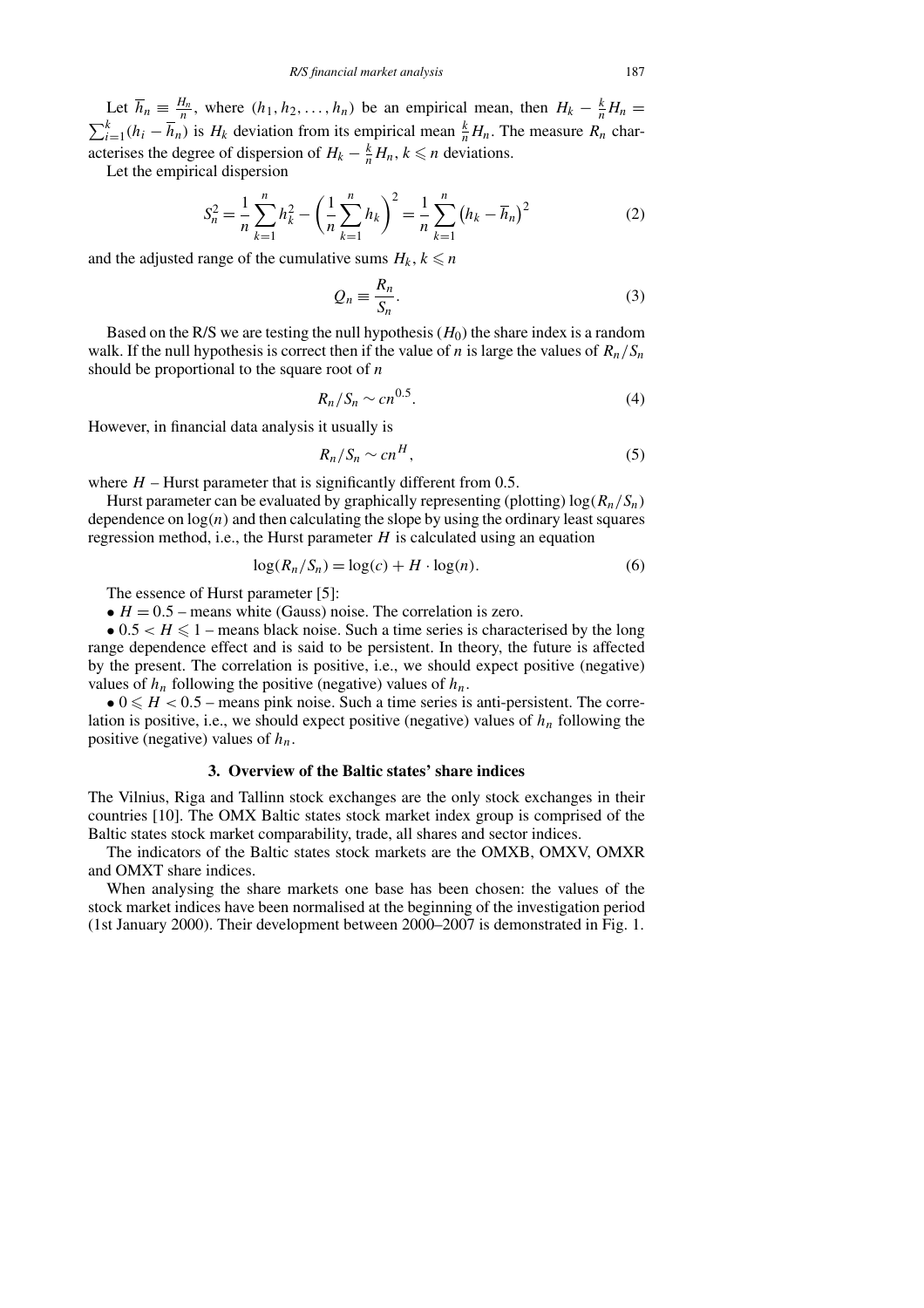188 *S. Danilenko*



Fig. 1. Development of the share indices of the Baltic countries in 2000–2007.

## **4. Application of the R/S analysis to the Baltic stock market indices**

The Hurst parameters of the Baltic states share indices are calculated with the help of R/S analysis. They are obtained using SELFIS  $[11]$  – a programme that is freely distributed for common use.

Fig. 2 presents the logarithmic changes of the considered share indices as well as the graphical evaluation of the Hurst parameter (according to the (6) formula) using the R/S analysis.



Fig. 2. Change in the share indices and the R/S analysis graphical evaluation of the Hurst parameter.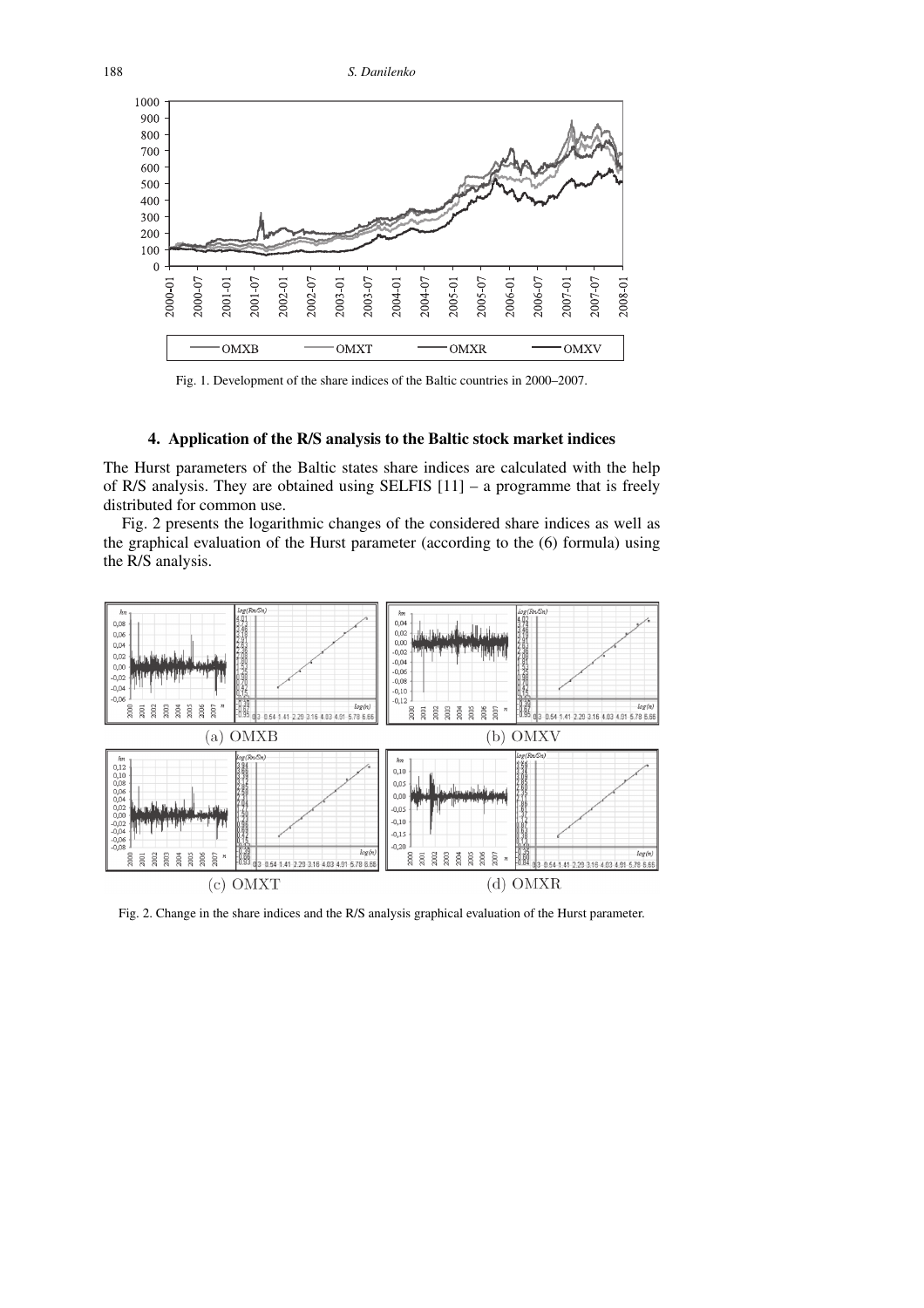Table 1. The results of R/S analysis

| Country              |             | Share index Number of observations | Hurst parameter |
|----------------------|-------------|------------------------------------|-----------------|
| <b>Baltic states</b> | <b>OMXB</b> | 2065                               | 0.661           |
| Lithuania            | <b>OMXV</b> | 2535                               | 0.674           |
| Latvia               | <b>OMXR</b> | 2553                               | 0.591           |
| Estonia              | <b>OMXT</b> | 2560                               | 0.656           |

The values of share indices' Hurst parameters using the R/S analysis method are presented in the Table 1.

The obtained values of the Hurst parameters indicate that the Hurst parameter for all countries' share indices time series is within the following interval  $0.5 < H \le 1$ which shows that there is a week correlation in them.

#### **5. Hurst parametr evaluation methods**

The R/S analysis method is one of the methods of the Hurst parameter evaluation. However there are many methods of evaluating the Hurst parameter with the most commonly used being the following [12]:

• Ratio variance of residuals – a log-log plot of the aggregation level versus the average of the variance of the residuals of the series should be a straight line with slope of *H/*2.

• The periodogram method – this method plots the logarithm of the spectral density of a time series versus the logarithm of the frequencies. The slope provides an estimate of *H*.

• The Whittle method – the method is based on the minimization of a likelihood function, which is applied to the periodogram of the time-series. It gives an estimation of *H* and produces the confidence interval.

• The Abri-Veitch method – Wavelets are used for the Hurst exponent to be estimated. The energy of the series in various scales is studied to calculate the Hurst exponent.

The share indices' Hurst parameters evaluated using the above methods are presented in the Table 2.

| Country              | <b>Share</b><br>index | Ratio variance<br>of residuals | Periodogram<br>method | Whittle<br>method | Abri-Veitch<br>method |
|----------------------|-----------------------|--------------------------------|-----------------------|-------------------|-----------------------|
| <b>Baltic states</b> | <b>OMXB</b>           | 0.633                          | 0.576                 | 0.615             | 0.687                 |
| Lithuania            | <b>OMXV</b>           | 0.778                          | 0.617                 | 0.602             | 0.617                 |
| Latvia               | <b>OMXR</b>           | 0.627                          | 0.498                 | 0.537             | 0.593                 |
| Estonia              | <b>OMXT</b>           | 0.648                          | 0.596                 | 0.570             | 0.640                 |

Table 2. Evaluation of Hurst parameter using different methods